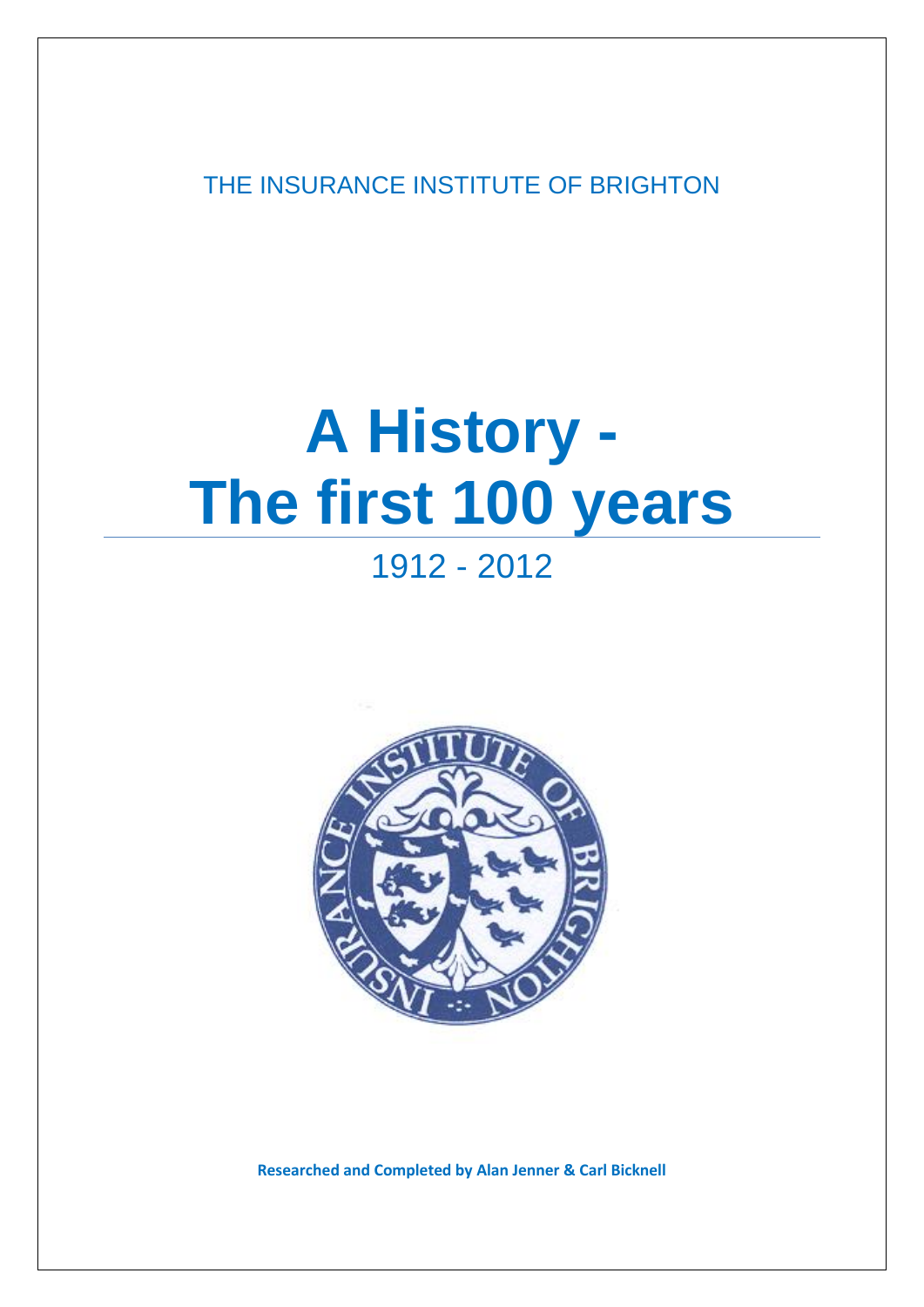# **History**

2012 saw the Insurance Institute of Brighton celebrate its first 100 years of providing a service to local members of the Chartered Insurance Institute. Under the watchful eye of its president, Alan Jenner, the local Institute arranged a number of events to mark the centenary. These included zorbing down the South Downs, an open top bus ride following the veteran and vintage cars on their annual London to Brighton run and afternoon tea overlooking the sea at the Grand Hotel in Brighton.

Our celebrations culminated in a centenary dinner, held at the Royal Pavilion on Friday 23 March 2012, almost exactly 100 years after the inaugural meeting took place on the same site.

Whilst these celebrations helped us look forwards to the next 100 years, it is also important to remember the history of the Insurance Institute of Brighton. We are therefore grateful to Alan Jenner and Carl Bicknell who tirelessly researched the archives of our institute to produce this booklet. Please print a copy this booklet your own personal memento of our history if you wish.

We hope you enjoy reading it.

© Insurance Institute of Brighton 2012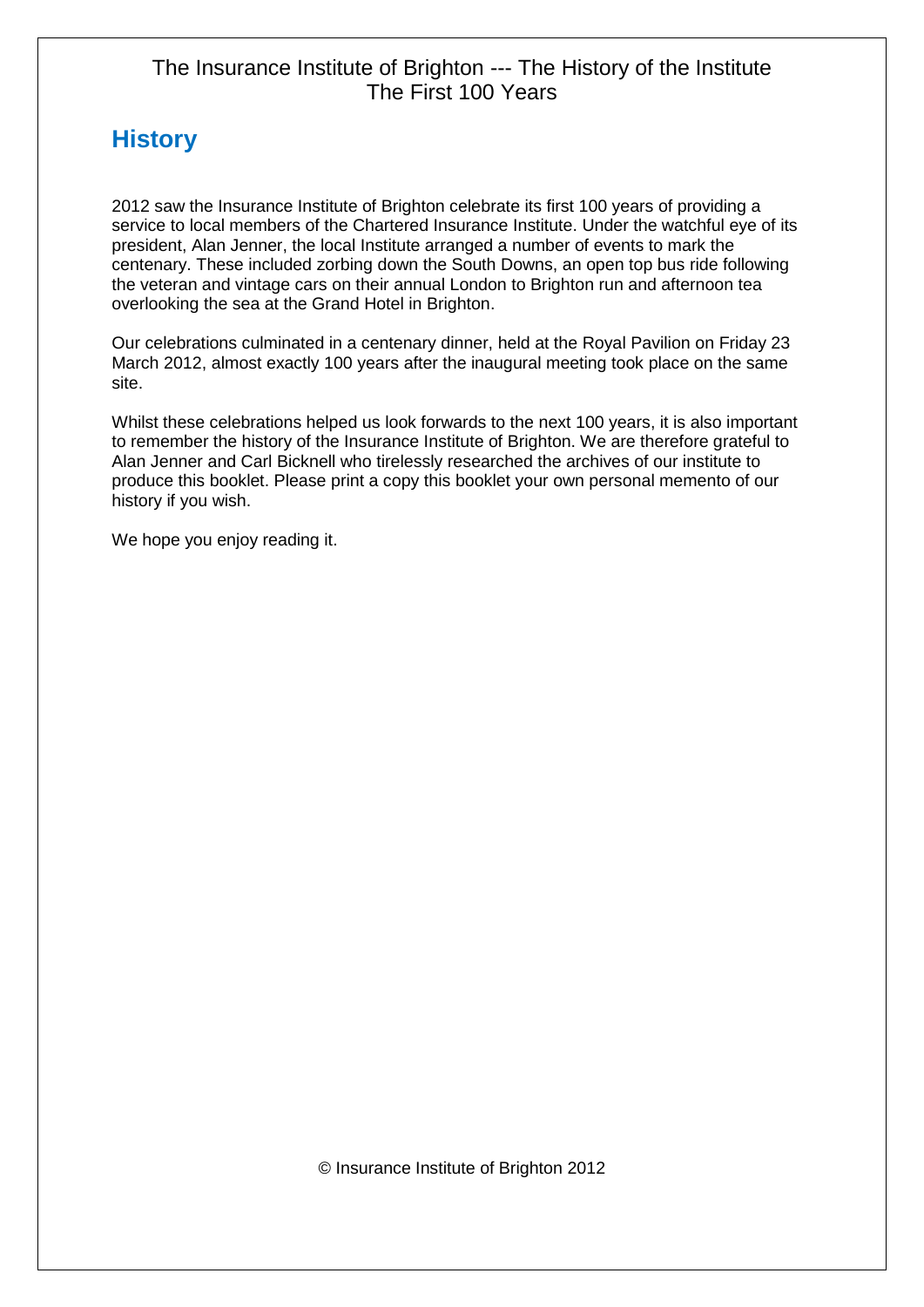# **History**

The Brighton Insurance Institute came into being at 6pm on 22nd March 1912 with PE Lawford (Guardian) taking the chair.

Ten years later it was known as Brighton and District Insurance Institute and eventually it became The Insurance Institute of Brighton.

The purchase of a presidential badge was first discussed in May 1927 but it was not until 1932 that it was purchased "on the institute's 21st anniversary". You may note that 1932 was, in fact, the twentieth anniversary!

The presidential badge was purchased with contributions from the president and past presidents totalling £10 from Jay's of Kings Road, Brighton and was presented to the then president A H Dilley. It was first worn at the annual dinner on 25 November 1932.

In 1962, in recognition of the institute's 50th anniversary, the then president EG Bell was presented with an impressive bell of Chinese origin.

With the growth of insurance three 'daughter' institutes were created. East Sussex was set up in 1951, Horsham & Crawley in 1968 and Worthing and West Sussex in 1971.

Unfortunately as the industry changed, both in size and location, all three institutes struggled to find sufficient officers and council members. They were all dissolved and reconstituted as a local committee of the Insurance Institute of Brighton; Worthing & West Sussex in 1999, East Sussex in 2000 and Horsham & Crawley in 2005.

Additionally, a Haywards Heath local committee was formed in 1987.

The institutes boundaries are notionally the county boundaries of Sussex, but the area in the north east around Crowborough, Eridge etc. has, as far as we know been serviced by the Insurance Institute of Royal Tunbridge Wells since 1935.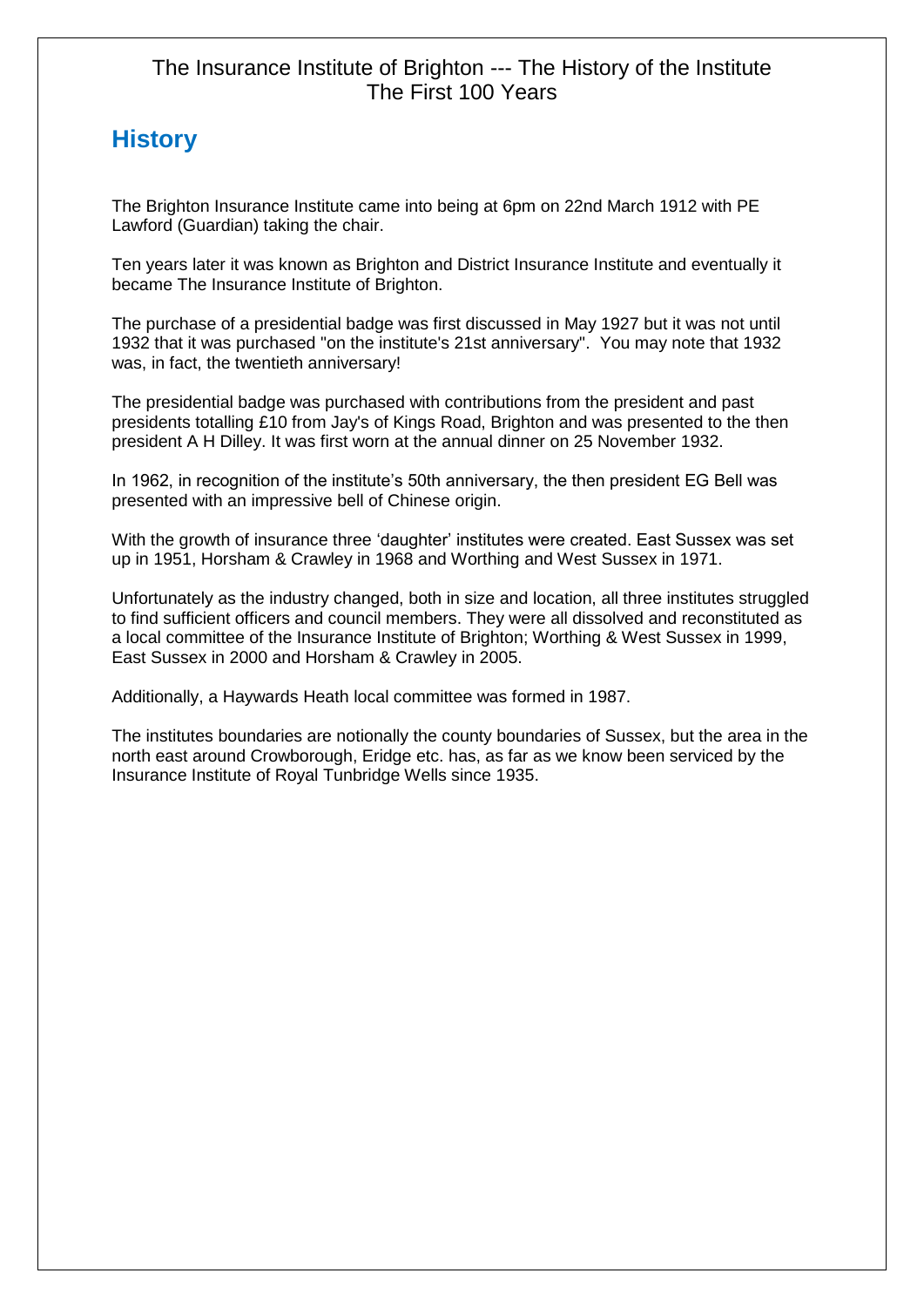# **Timeline**

- 1909 R H Russel, formerly of Nottingham and Northampton Institutes, arrived in Brighton to open an office for the Atlas. Surprised that no local institute existed, he gained the interest and support of other local insurance officials over the next three years.
- 1913 By the time of the first AGM in October 1913 the membership totalled 121.
- 1914 Members who failed to pay their subscriptions were named and shamed at the AGM, with each name read out, proposed, seconded and promptly expelled!

1915

 $t_0$ 

- 1919 The Institute suspended operations owing to the War. When the Institute resumed its operations it appointed a completely new Council, including its first lady member.
- 1921 Miss H M Theobald of Brighton Institute became the first lady Fellow in the UK.
- 1922 The membership rules were revised to allow insurance brokers and their staff to become members.
- 1929 In response to an increase in the number of local institutes nationally the CII created new regions, and Brighton's area was widened to cover the whole of Sussex. As a result the name was changed to the Insurance Institute of Brighton and Sussex.
- 1932 The Presidential Badge ("The Jewel") was purchased with funds provided by Pastand Vice-Presidents, from Jays Jewellers in Brighton.
- 1936 The Institute's Silver Jubilee celebrations for the 1936/7 Presidential Year included hosting the CII National Conference in Brighton's Royal Pavilion.

1939

to

- 1945 The Institute continued to operate during the War, albeit with reduced levels of activity and reduced membership as the numbers of members called up for service increased. Inevitably this also meant the curtailment of the activities of most of the affiliated sports clubs.
- 1948 Council Meetings moved back to the Royal Pavilion and continued there for many years.
- 1949 GW McArthur ( Road Transport) passed all 9 subjects of the Accident Branch at one sitting thus attaining the Associate.

1951

to

1954 A separate insurance institute for East Sussex was created, resulting in The Insurance Institute of Brighton and Sussex being renamed The Insurance Institute of Brighton. As a result membership numbers had suffered severely. However, vigorous recruitment of new members in West Sussex achieved by the efforts of the new Worthing Local Committee went most of the way towards restoring the membership to previous levels.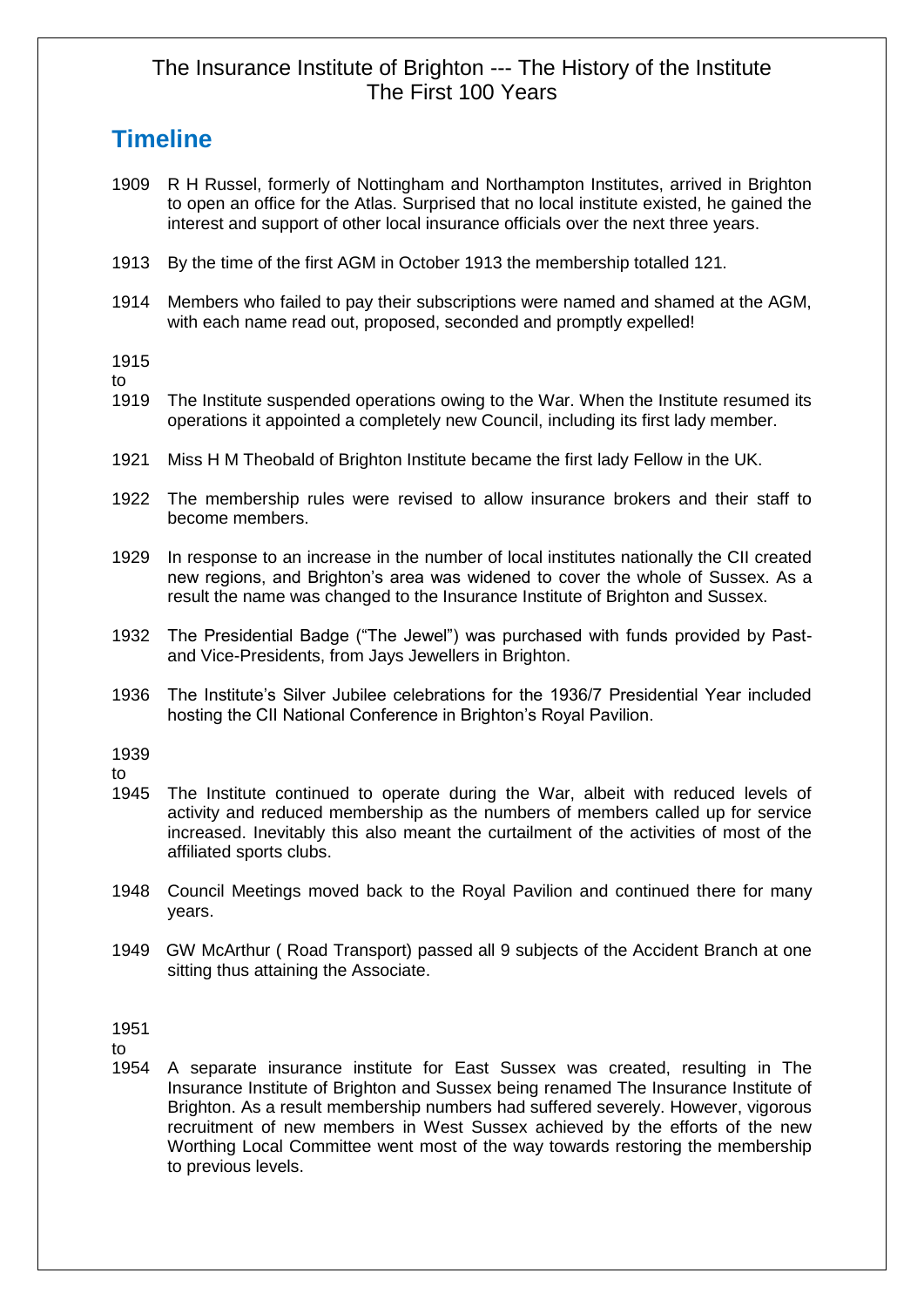- 1957 Membership numbers continued to grow, and for the first time in the Institute's history the membership exceeded 500.
- 1959 A new Section for Ladies-only was created, hosting talks on subjects such as beauty, photography and interior decorating. Thanks largely to the new Ladies Section, membership continued to grow dramatically and now stood at 653.

1961 to

- 1962 The Institute celebrated its Golden Jubilee with a variety of events, many from its associated sporting and social societies. These included addresses by senior insurance and legal dignitaries, bowls matches, inter-office five-aside football, cricket and golf competitions, panel games and theatrical productions.
- 1962 To commemorate the Institute's first 50 years the Bell was purchased for the Institute by the incumbent President, ironically Mr E G Bell!
- 1963 The membership stood at 691. The first Carol Service took place with a full congregation at Holy Trinity Church, Ship Street. It was a great success and continued to grow in popularity over the forthcoming years, with attendance peaking at over 300 in 1970. It remained a regular event until 1991.
- 1964 The CII National Conference was held in Brighton.
- 1965 £320 was raised for charities.
- 1968 The Insurance Institute of Horsham & Crawley was formed, reducing the Brighton membership reduced by 194 to 707.
- 1971 The Insurance Institute of Worthing & West Sussex was formed.

A team won the National English-Speaking Union Debating Competition and SF Wass won the 'Hoyte' Cup for the best individual speaker for the second year running.

1972 The Institute celebrated its Jubilee and a Diamond Jubilee Dinner at the Hotel Metropole was attended by 257 members and guests.

1974

To

1978 Descriptive names for the diploma holders had been discussed by the CII, namely Chartered Insurant; Chartered Insurancer; and Chartered Insurate.

A wide range of talks and debates were arranged including one on 'The Great Train Robbery'.

- 1978 A record to date of 358 attended the Annual Dinner at Hove Town Hall.
- 1979 The first lady president, Phyllis Carey, was appointed.
- 1982 The Raising of the Mary Rose talk was the highlight of the Presidents Evening.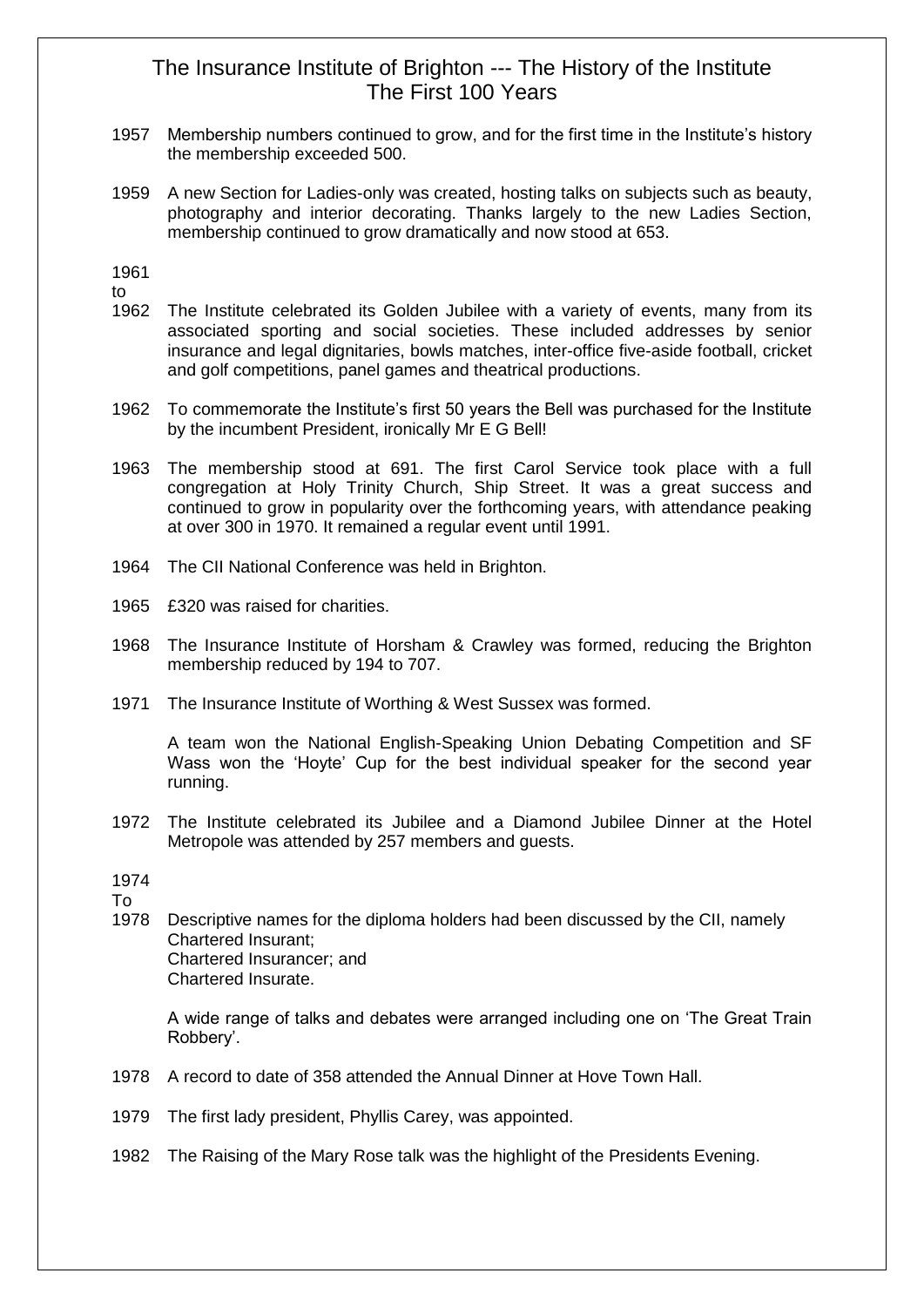- 1985 The Haywards Heath local committee was formed.
- 1986 The 75-year Jubilee Ball was held at the Queens Hotel, organised by Alan Fall and Bill Mansbridge.

200 attended the Presidents Evening at Bentley Wildfowl Trust.

- 1987 The Quiz Night had to be transferred to Hove Town Hall as the Royal Pavilion's Music Hall had been damaged by the hurricane For the same reason the Annual Dinner had to be postponed to the following April.
- 1988 An all-time record of 484 attended the Annual Dinner still a record.

There were talks on the management of meetings and salesmanship, based around John Cleese films.

The Quiz Night at Hove Town Hall attracted an attendance of 172.

1991 Events included a Fine arts Valuation by Sothebys Billingshurst.

Bill Mansbridge retired from Council but agreed to continue as dinner secretary until 2009, completing 30 years.

- 1993 Talks took place on such subjects as Terrorist Bombs, Drugs, Solvency and Insurance Fraud and Taxation in Life & Pensions Selling.
- 1994 The Body Shop premises at Littlehampton was the venue for the President's Evening and many took advantage buying early Christmas presents.

Jeremy Flegg was elected the first Honorary Vice President for Life.

1996 A very interesting and well-attended talk took place on the Uppark House fire.

The Presidents Evening took place in the spring with a conducted stroll around Wakehurst Place, with a talk on the plans for the Millennium Seed Bank.

The year concluded with the CII's centenary year and the President attended the Centenary Dinner at the Guildhall.

- 1998 David Bland, CII Director-General, gave a talk on 'The Changing Face of Insurance'. There was also a very good talk on The Selsey Tornado.
- 1999 The Insurance Institute of Worthing and West Sussex was dissolved. As a result our membership rose above the 1000 mark, with a 237 increase to 1040.

The Institute established its own website. Appropriately one of a range of topics covered in talks was 'The Worldwide Web and the Internet'.

The Southern Regional Forum was formed.

2000 Mike Odell followed in his father's steps by becoming President of the Institute.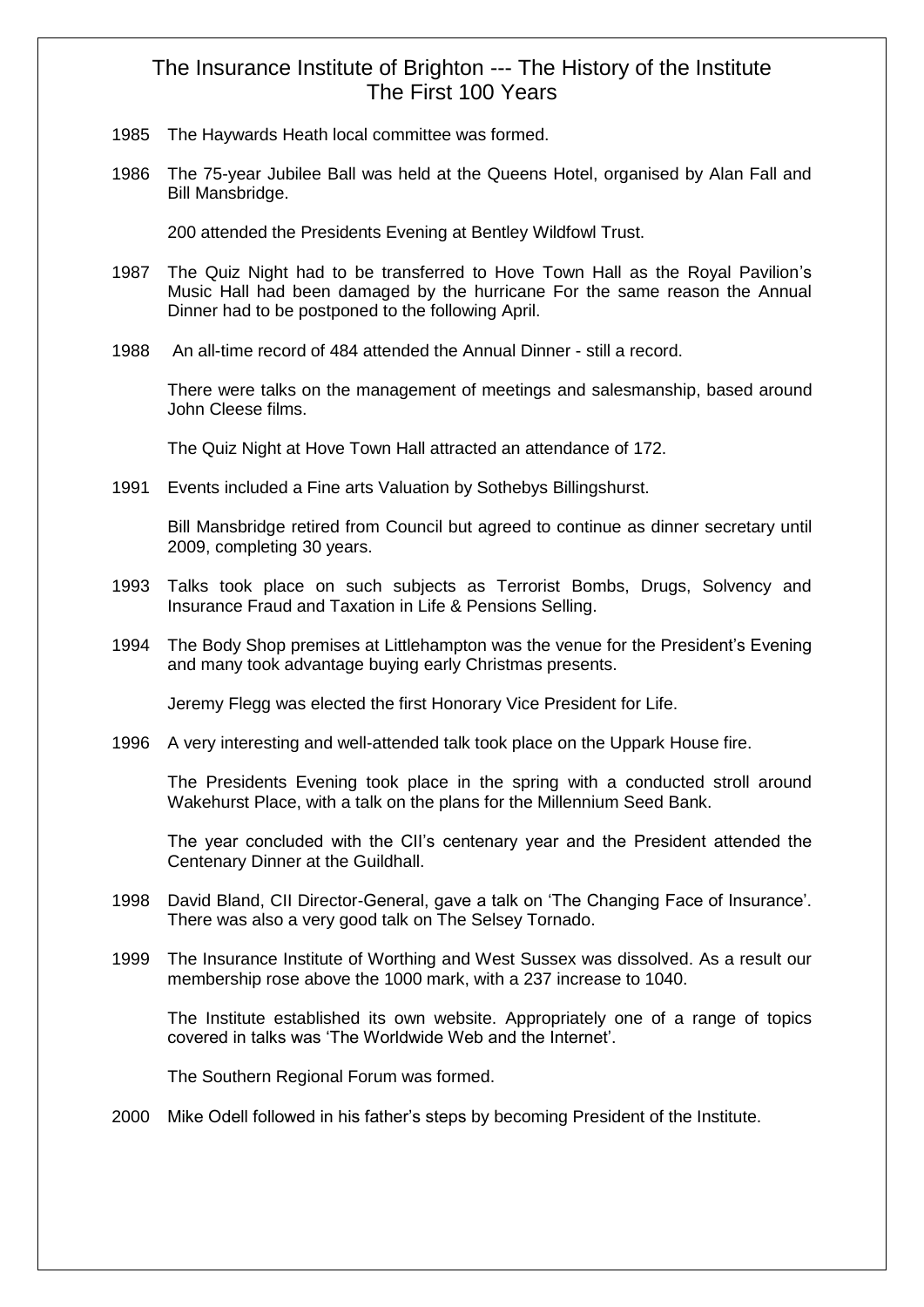The Insurance Institute of East Sussex became the second of the 'daughter institutes' to be dissolved. As a result membership increased by a further 104 to 1144.

The death of Jeremy Flegg meant the institute lost a dedicated member. Jeremy was secretary for 25 years which made him one of only two members to serve one institute in that role for such a period.

2001 A new membership database system was established.

.

- 2002 Chris Smith became the institute's second lady president.
- 2003 General Insurance Regulation continued to be significant and a talk was given on the latest developments.

CII Awards of an Exceptional Service Medal to Alan Jenner and a Distinguished Service Medal to Bill Mansbridge were made. (Details of all awards subsequently shown on separate listing.)

2004 PFS members joined following the SOFA/LIA merger. Membership increased to 1431.

Ian Sadler was awarded the CII Exceptional Service Medal.

John Oliver was presented with The Insurance Institute of Brighton Exceptional Service Award.

2005 The Insurance Institute of Horsham & Crawley, the third and final 'daughter' institute, was dissolved. With the transfer of members total membership rose to 2817.

Chris Dunkley was elected the second Honorary Vice President for Life.

2006 The year saw the launch of a new improved website.

An Examinations Awards Dinner was arranged and this was to become an annual event.

- 2007 A full programme included a FSA Compliance Workshop presented by Branko Bjelobaba.
- 2008 The Centenary Committee was set up.

The institute contributed to the first regional Newsletter.

The Institute's manual was completed apart from a few sections.

2009 Insurance Institute of Brighton manual completed.

 A gliding evening at the East Sussex Gliding Club and a tour of Lloyds and the CII were arranged.

2010 Chris Denham was elected president having held the chair of PFS in Sussex.

Edward Grant, the president of PFS, represented the CII at the Annual Dinner.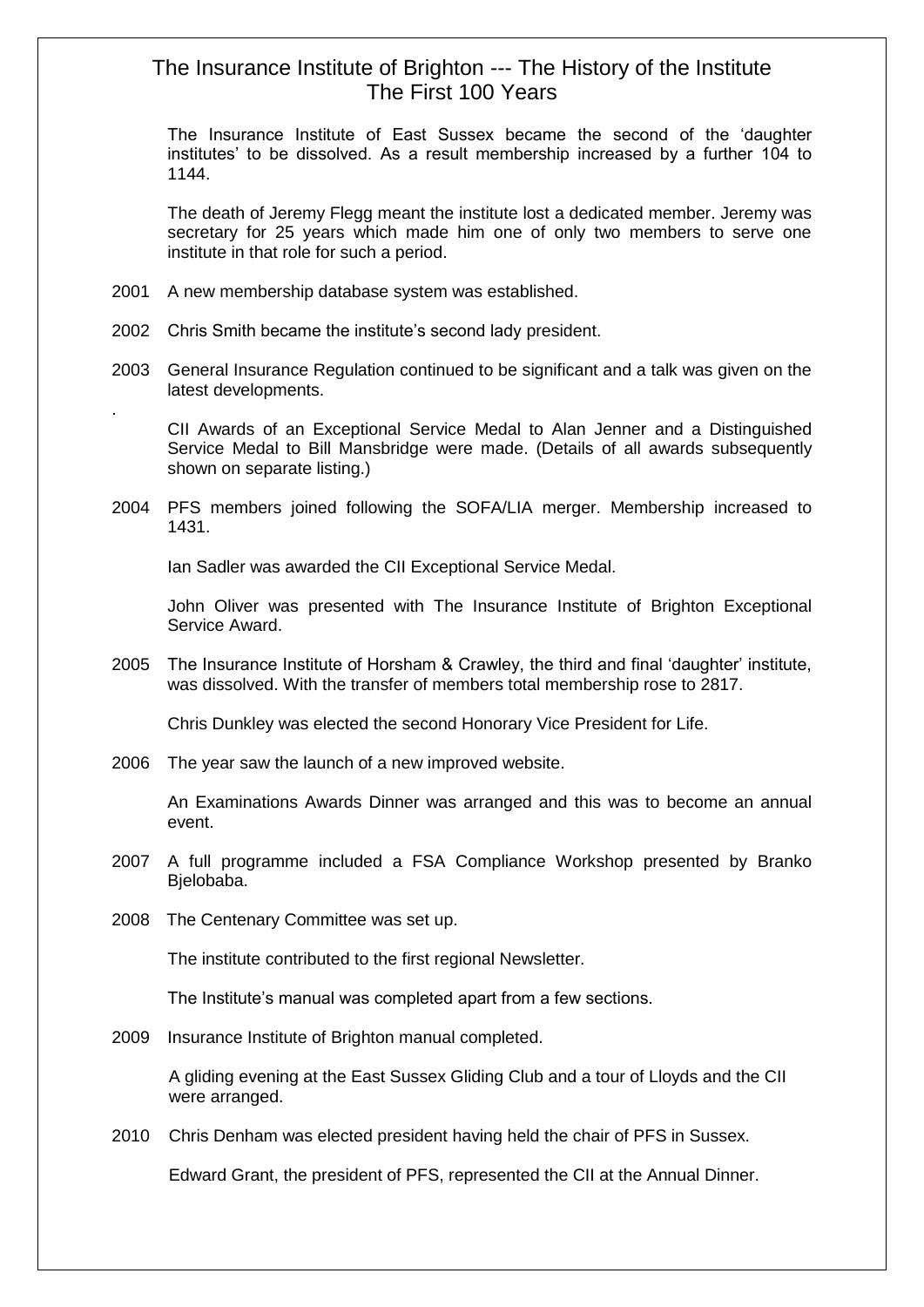2011 The start of the Centenary Year.

We hosted the Insurance Charities Golf Day at the East Sussex National Golf Club.

 Alan Cleary gave the Special Centenary Talk on 'Negotiation – Some Tricks of the Trade.

 Special Events to mark the centenary were arranged by Colin McFarlin (chair) and the Centenary Committee, and he was awarded the CII Exceptional Service Medal.

 These included the Family Day out on the pier and afternoon tea at the Grand Hotel, a bus trip on the veteran car run, orbing on the Downs and the highlight was the centenary dinner, which was held in the Royal Pavilion 100 years from the formation there of the institute.

 An exceptional talk was given by Andrew Moncrieff on the Role of Geology in the Soham Murder Trial.

The CII presented the institute with a silver salver to mark our centenary.

 The last President's Evening of the centenary was a Croquet evening at the Sussex County Croquet Club and was so popular it was repeated in the first year of the new centenary.

#### **Researched and completed by Alan Jenner and Carl Bicknell**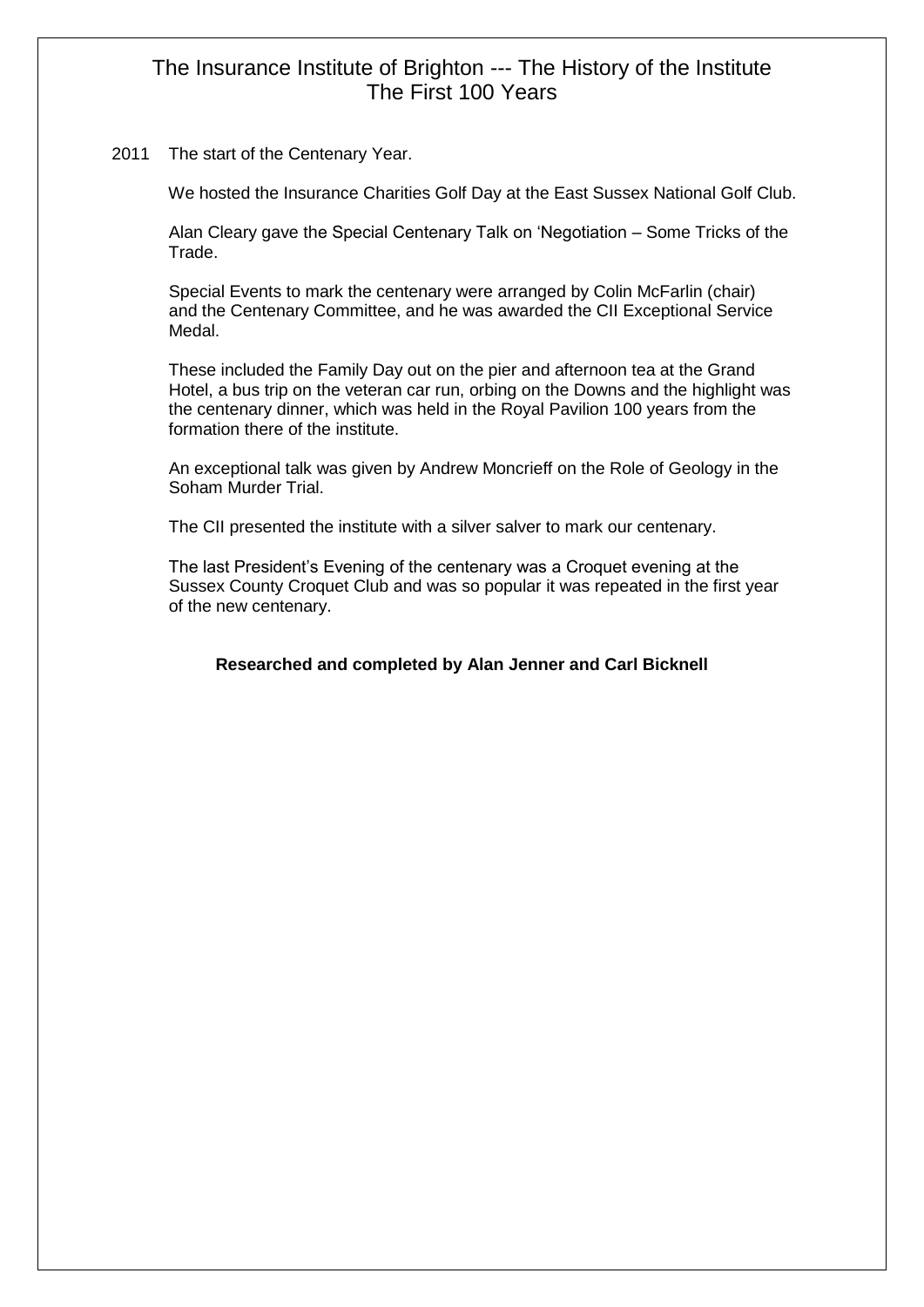# **The Jewel**

The Presidential Badge, known as the Jewel, was purchased in 1932 with funds provided by Past and Vice Presidents from Jays Jewellers in Brighton.

It was bought to mark the 21<sup>st</sup> anniversary, but was first worn at the November 1932 Annual Dinner, six months before the 21<sup>st</sup> anniversary!!

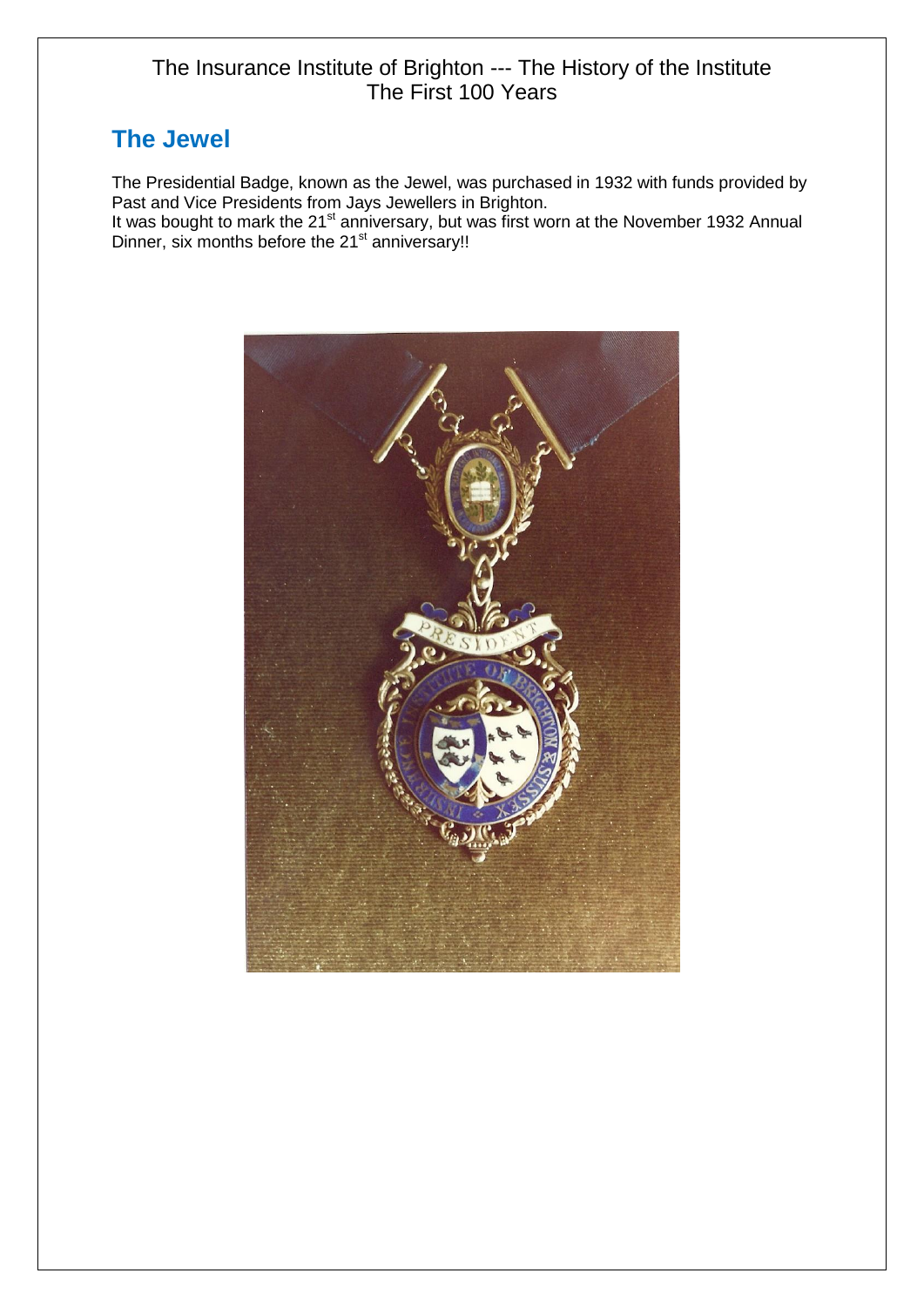# **The Bell**

To commemorate the Golden Jubilee the incumbent President, ironically Mr E G Bell, presented the Institute with the bell.

In 1988, Alan Jenner took the bell to Sotheby's at Billinghurst where Lars Tharp wrote the following description:-

A Chinese bronze bell early 18<sup>th</sup> century of European form. The sides relief cast with two dragons each looking over its flanks to a 'flaming pearl' of wisdom in its grasp, two small birds in between. The suspension bracket conceived as a twin headed dragon with arched back over an incised band of formal lotus.

It comes from the Kangki period (1662-1721) and was cast by the 'cire perdu' (= floating wax) process.

It was agreed to open council meetings with the striking of the bell and for around 40 years, Presidents were seen struggling to meetings with the heavy bell.

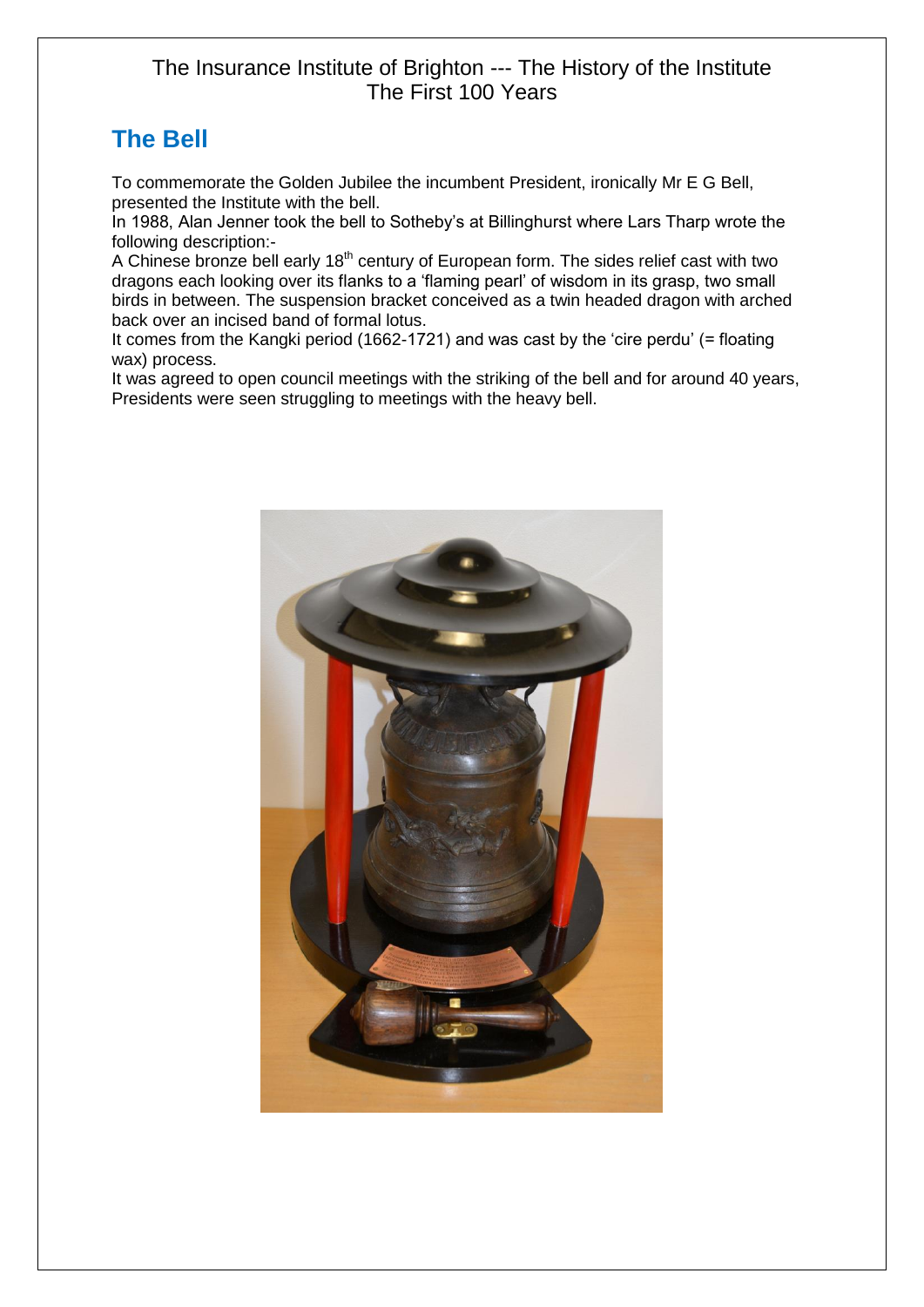

Above is the inscription shown at the base of the Chinese Ceremonial Bell that was presented to the Insurance Institute of Brighton to mark its Golden Jubilee. The inscription says:

CHINESE CEREMONIAL BELL Cast Bronze circa 1700 AD Presented by C.W.R. LITTLE ESQ. General Manager on behalf of the EXECUTIVE of the GENERAL ACCIDENT, FIRE & LIFE ASSURANCE CORPORATION LTD On the occasion of the JUBILEE DINNER, to E.G. BELL ESQ. President For him in turn to present to the INSURANCE INSTITUTE OF BRIGHTON As a memento of his year of office And to mark the GOLDEN JUBILEE of the INSTITUTE 22<sup>nd</sup> March 1962.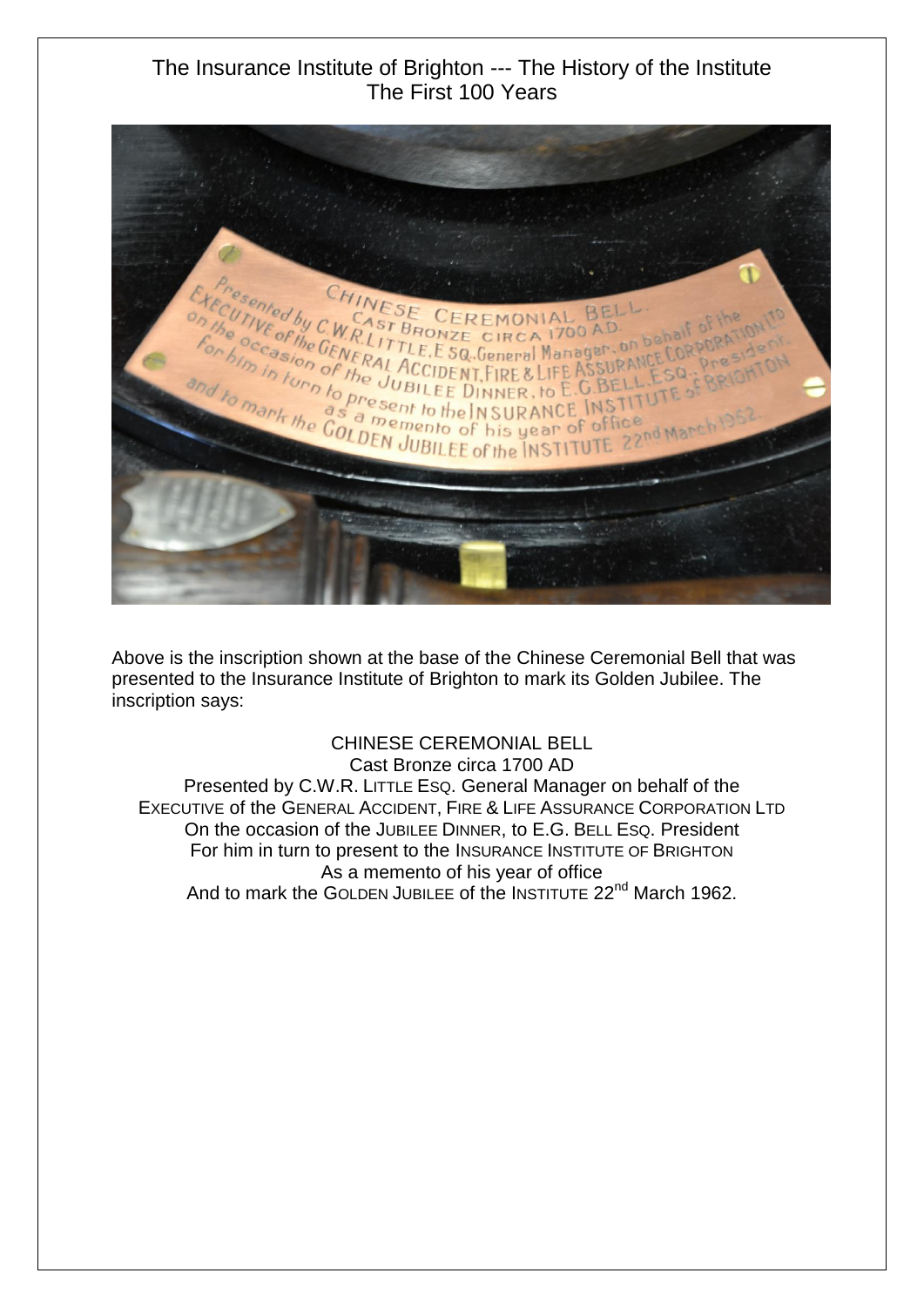## **Presidents 1912 to 2011**

1912 P E LAWFORD Guardian 1913-18 R H RUSSEL Atlas 1919 D BOAG Royal Exchange 1920 R H RUSSEL Atlas 1921 A J D LEONARD Phoenix 1922 A Q BROWNING Essex & Suffolk 1923 F W HAIGH HILL Ocean 1924 F J SHARPE Sun Life 1925 S M LAMPARD Royal 1926 J W L BENATON Sun Fire 1927 G MULLENEY Phoenix 1928 F EASTWOOD North British 1929 P J R SMITHETT Commercial 1930 E G BROWNING Norwich Union 1931 G DOUGLAS BARTON Phoenix 1932 A H DILLEY Employers 1933 J W B COWLIN Atlas & Essex 1934 G L DALTON Royal 1935 W G PAYNE Sun Fire 1936 HM T SHELLARD Commercial 1937 S J WALKER (Founder) Motor Union 1938 S N NIELD Phoenix 1939-44 S H ORFORD Norwich Union 1945 A JONES Royal London 1946 G P LEPINGWELL General 1947 J S SEARLE Legal & General 1948 E M BIDDLE Royal Exchange 1949 D J BLACK Sun Life of Canada 1950 L E MORRIS Prudential 1951 N L SHEPARD Royal 1952 R J M CHRISTIE National 1953 L BAKER Ocean 1954 F MITCHELL Eagle Star 1955 L S TYLER North British 1956 C BAKER Employers 1957 FS PLEWS London Assurance 1958 G R ALEXANDER Royal 1959 J S GRAY General 1960 E C GORRILL Legal & General 1961 E G BELL General 1962 E G P ROSEVEAR Norwich Union 1963 E G PRIOR Guardian 1964 H A ROBERTS Phoenix 1965 H A SCOTT Motor Union /Car & **General** 1966 T W JELLISS Royal Exchange

1967 T H TOLLAFIELD Prudential

1968 W E ENGLISH Eagle Star 1969 G E JOHNSON Prudential 1970 G V MOULDEN Royal 1971 F D THOMAS Eagle Star 1972 G G UPSON Prudential 1973 R A STUBBS Sun Alliance & London 1974 G A CLEAVES Commercial Union 1975 J G PERRETT Guardian Royal **Exchange** 1976 N J DUPLANTIER Eagle Star 1977 C E FEATHERSTONE Ellis & Buckle 1978 J P PELLING Prudential 1979 MISS P H CAREY Legal & General 1980 F E LACEY Royal 1981 G J ODELL Royal 1982 J A P PELLING Prudential 1983 H W McILWAIN Commercial Union 1984 J V JOHNSTON Guardian Royal 1985 P E SMITH Sun Alliance 1986 R E JOHNSON Holmwoods 1987 P R PAVEY Robins Davies & Little 1988 A J JENNER Legal & General 1989 W DYSON LAURIE Thomas Howell Selfe 1990 W G MANSBRIDGE Guardian Royal Exchange 1991 C C MILWARD Sun Life 1992 J BENNETT Bennett Dawes 1993 A G BASS Sphere Drake 1994 P J NEWNHAM Holmwoods 1995 A J KEYS Commercial Union 1996 A J JENNER Legal & General 1997 J A OLIVER Eagle Star 1998 J BENNETT Bennett Dawes 1999 C MCFARLIN Europ Assistance 2000 M ODELL GAB Robins 2001 A BISHOP Warren Hill 2002 MRS C SMITH Ilex Training 2003 I SADLER Ansvar 2004 D BYRNE David Haskoll 2005 N M CHEATER Coverwell Solutions 2006 Mrs G THOMAS HSBC Insurance **Brokers** 2007 A FRASER Ecclesiastical Insurance 2008-10 D WEBLEY WARD 2010 C DENHAM Think Positive 2011 A J JENNER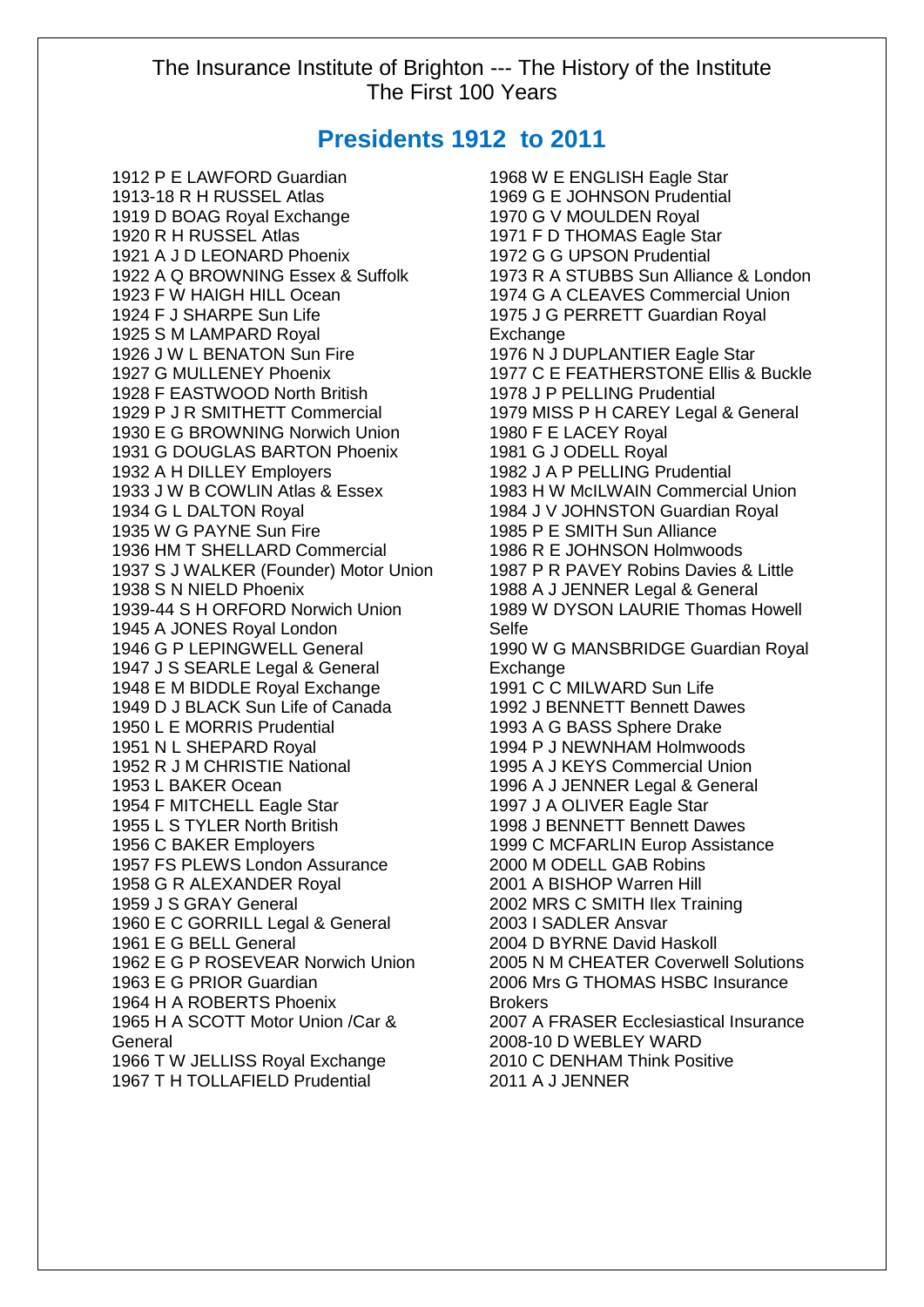# **Honorary Vice Presidents for Life**

1994/5 J W FLEGG 2005/6 C M DUNKLEY

# **Distinguished Service Medal**

2004/5 J A OLIVER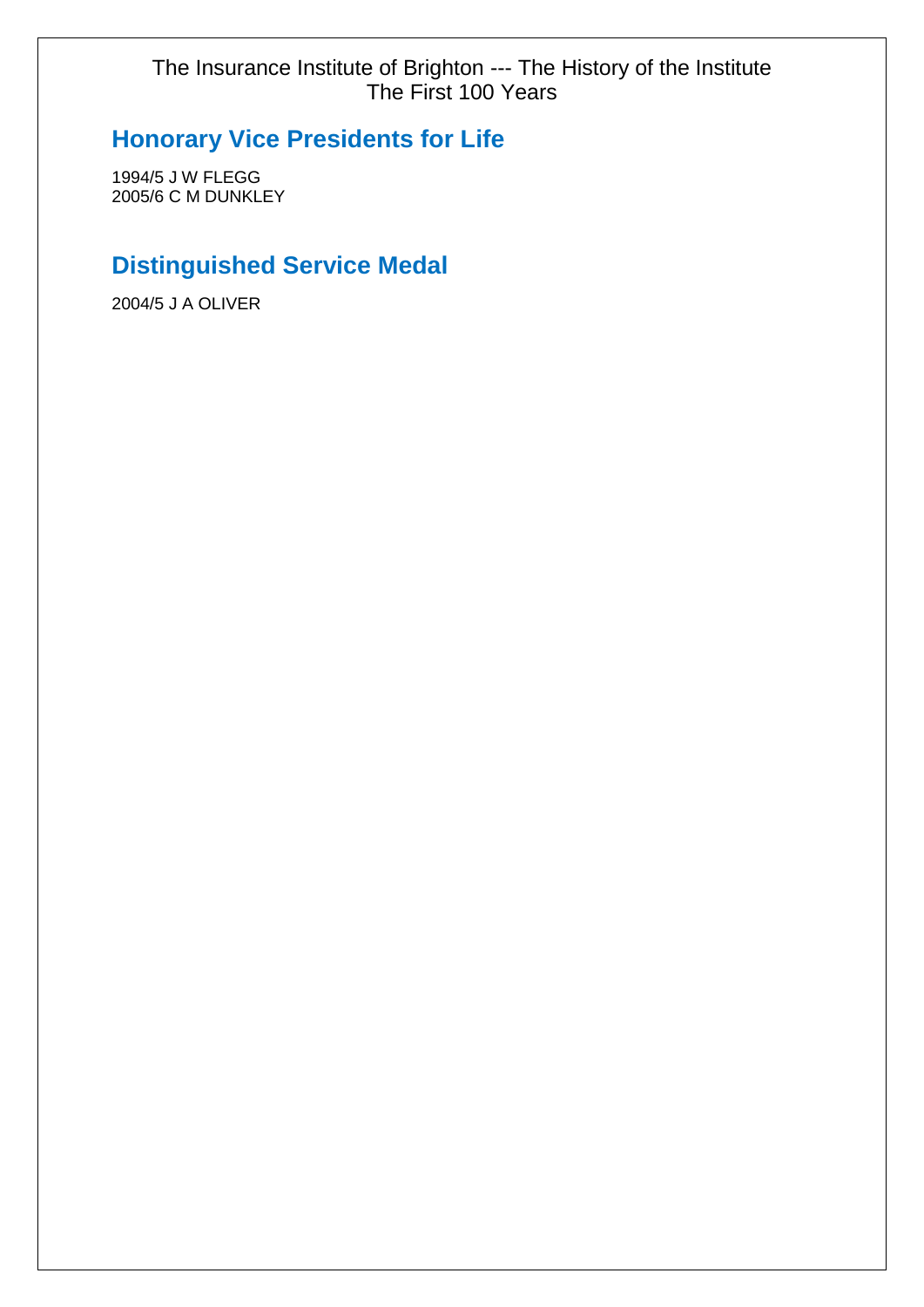# **CII AWARDS**

## Exceptional Service Awards

#### Exceptional Service Medal

| 2003 | Alan Jenner           |
|------|-----------------------|
| 2004 | lan Sadler            |
| 2012 | <b>Colin McFarlin</b> |

Distinguished Service Medal 2003 Bill Mansbridge

### **Other CII Awards**

Rutter Gold Medal 1923 Gerald Mullery

Morgan Owen Essay Competition 1967 Robert Carter

## **CII Examination Prizes**

1949/50 Raymond Weller, David Fowler 1950/1 Stanley Plant 1951/2 Albert Denyer, Victor Jeffs 1952/3 Frank Jones 1953/4 Robert Smith, Frank Jones 1954/5 Michael Morris 1959/60 Thomas Greenhaugh 1962/3 Peter Simpson 1966/7 Derek Manser 1967/8 Rodney Young 1969/70 Terry Phillips 1973/4 Roger Hobart 1974/5 Roger Hobart 1977/8 Geoffrey Pook 1980/1 Julie Fines, Graham Davey 1982/3 Andrew Cornish 1995/6 Karen Ball 1996/7 Neil Hammacott 1998/9 Nicola Thomas 2000/1 Christine McFarlin 2004 Susan Stamp 2005 Gavin Lillywhite, Nigel Oliver 2006 Nicholas Turner, Lee Briggs 2007 Susan Stamp 2008 Samantha Dunning 2009 Samantha Dunning